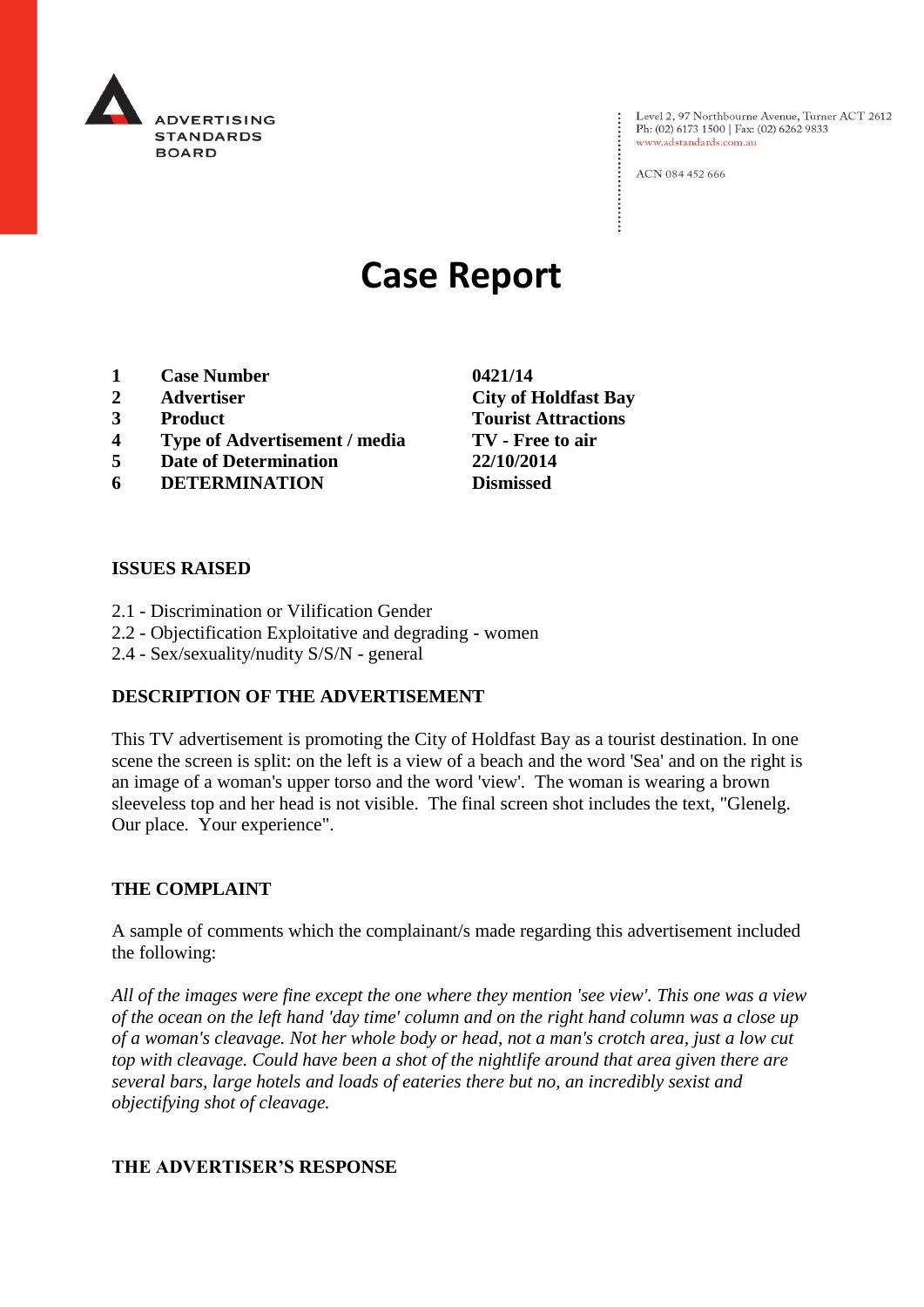Comments which the advertiser made in response to the complainant/s regarding this advertisement include the following:

*The following is a background into the concept and the scene itself.*

*The visual design of the commercial depicts two separate images connecting in the middle of the frame to make one complete shape. This can be seen in the combination of the ferris wheel and the coffee cup, the coil-like slide and the spiralled pasta, the ice cream and the microphone, etc.* 

*The aim of the 'Seaview' scene follows this design with the edge of the woman's blouse combining with the edge of the wave. We were very sensitive to not be overtly sexual in this scene, but rather cast and shoot a tanned, healthy model that does not display any cleavage but simply the style of fashion typical of that seen in Glenelg, a seaside entertainment precinct.* 

*In regards to the issue of not seeing the model's face, that was a stylistic decision based on the design and framing of all of the other frames in the commercial i.e. the objective was to show a connection of two separate elements to create a stylistic, iconic and memorable image.* 

*This was a carefully constructed scene, styled by a woman, with make up by a woman, produced by a woman for a number of female clients. At no point during the set up, wardrobe fitting nor the actual shooting of the scene was their ever a concern raised by any of these strong, creative women, least of all the model herself.* 

*Unfortunately using a bar, large hotel or an eatery would not stylistically 'fit' with the look of that scene; and furthermore eateries where covered off with the pasta and coffee scene, with bars covered in the champagne scene.*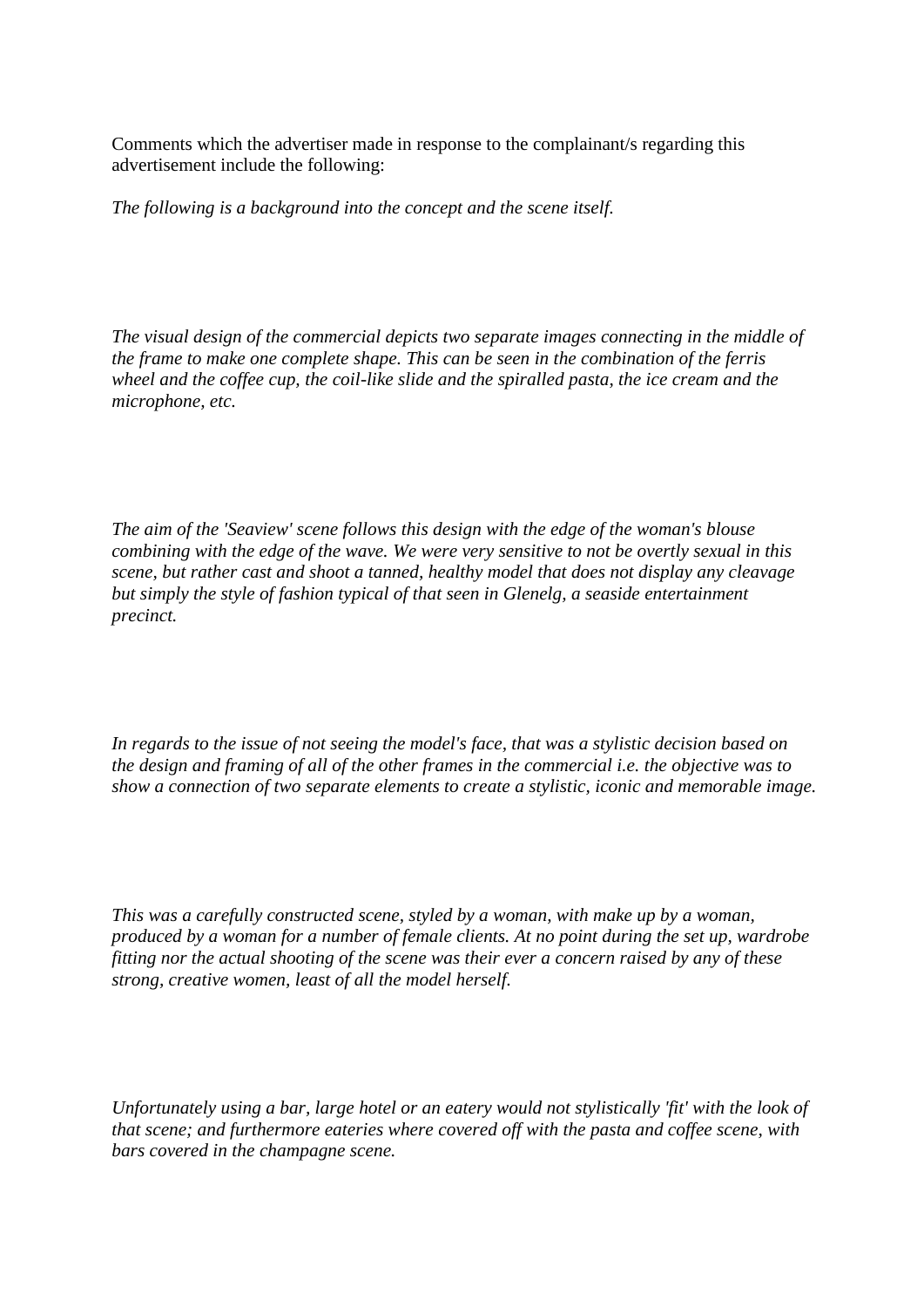## **THE DETERMINATION**

The Advertising Standards Board ("Board") considered whether this advertisement breaches Section 2 of the Advertiser Code of Ethics (the "Code").

The Board noted the complainant's concerns that the advertisement features an image of a woman's cleavage and the text "view" which is sexist and objectifying.

The Board viewed the advertisement and noted the advertiser's response.

The Board considered whether the advertisement complied with Section 2.1 of the Code which requires that 'advertisements shall not portray or depict material in a way which discriminates against or vilifies a person or section of the community on account of race, ethnicity, nationality, gender, age, sexual preference, religion, disability, mental illness or political belief.'

The Board noted the advertisement features a montage of clips promoting the City of Holdfast Bay as a tourist destination and that each clip is a split screen showing contrasting views. The Board noted that the scene the complainant is concerned about features an image of a beach with the word, "sea" next to an image of a woman's chest with the word, "view".

The Board noted that the advertisement includes a number of images presented in a split screen format and considered that the images used of women in the advertisement were not demeaning and they did not suggest that women were of lower status than men. The Board noted that some members of the community would prefer that women were not used to advertise products in this manner but considered that the material depicted in the advertisement did not meet the bar for discrimination or vilification against a person or group of people on account of gender.

The Board determined that the advertisement did not breach Section 2.1 of the Code.

The Board considered whether the advertisement was in breach of Section 2.2 of the Code. Section 2.2 of the Code states: "Advertising or marketing communications should not employ sexual appeal in a manner which is exploitative and degrading of any individual or group of people."

The Board noted that in order to breach this Section of the Code the images would need to be considered both exploitative and degrading.

The Board noted that some members of the community would consider the use of an image of